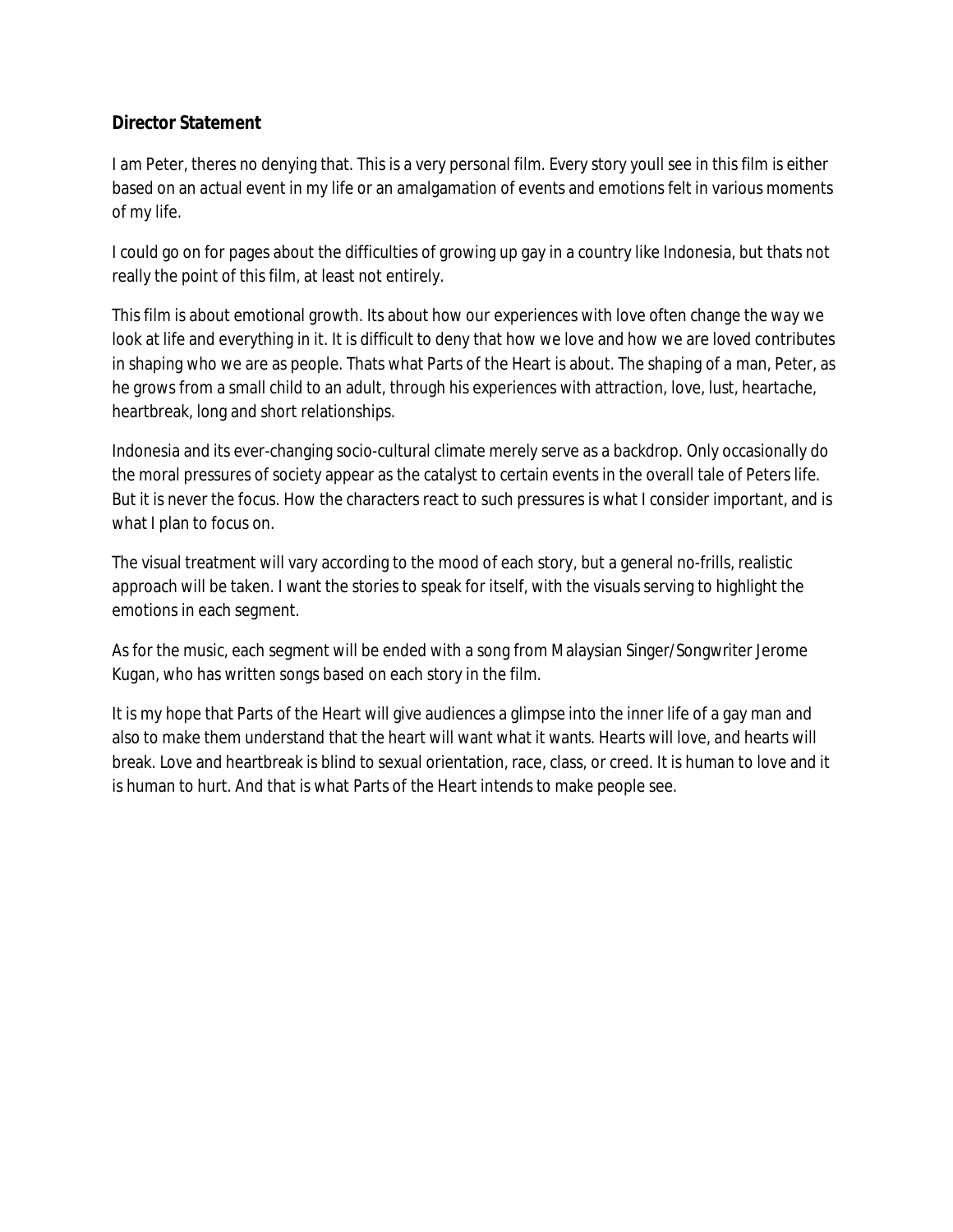## **PRODUCTION NOTES**

Running Time 90 minutes Year of Release 2012 Exhibition Formats Betacam SP, Digibeta, DVD Aspect Ratio 16:9 World Premiere 41st International Film Festival Rotterdam 2012

Parts of the Heart is the third feature film from Paul Agusta after The Anniversary Gift (2008) and At The Very Bottom of Everything (2010). This film is a Kinekuma Pictures with Kyo Hayanto, John Badalu and Tommy Wisnu Pratomo as Producers. This project was initiated July 2010 by Paul Agusta. Originally, due to the films story being told in eight chapters, the production was to be conducted in stages.

The first section that we produced was The Game Kiss (the second chapter in the film) which was shot and completed in October of 2010. The Game Kiss was shown as a separate short film in various festivals such as Queer Zagreb 2011, Croatia; Kashish Mumbay Queer Film Festival 2011, India; Q! International Film Festival 2011, Indonesia; Queer Lisboa Film Festival 2011 (In Competition), Portugal; and Hawaii International Film Festival 2011.

With funding from executive producer Christian Razukas, Why isnt Peter Happy? (the last chapter in the film) was the second to be produced in May of 2011. The third to be produced was The Last Time (chapter 5), which was shot in August of 2011 with financial support from Vera Lasut as Executive Producer. Why isnt Peter Happy? Was selected for screening at Jogja NETPAC Asian Film Festival 2011 and shown alongside The Game Kiss at Q! Film Festival 2011. As separate short films, the three shorts have been shown in various local screening venues such as Kineforum Jakarta and Solo Cultural Center.

Through the support of Executive Producer Gerald Herman, the remaining five sections of the film was shot in November 2011. With one month Pre Production and six shooting days.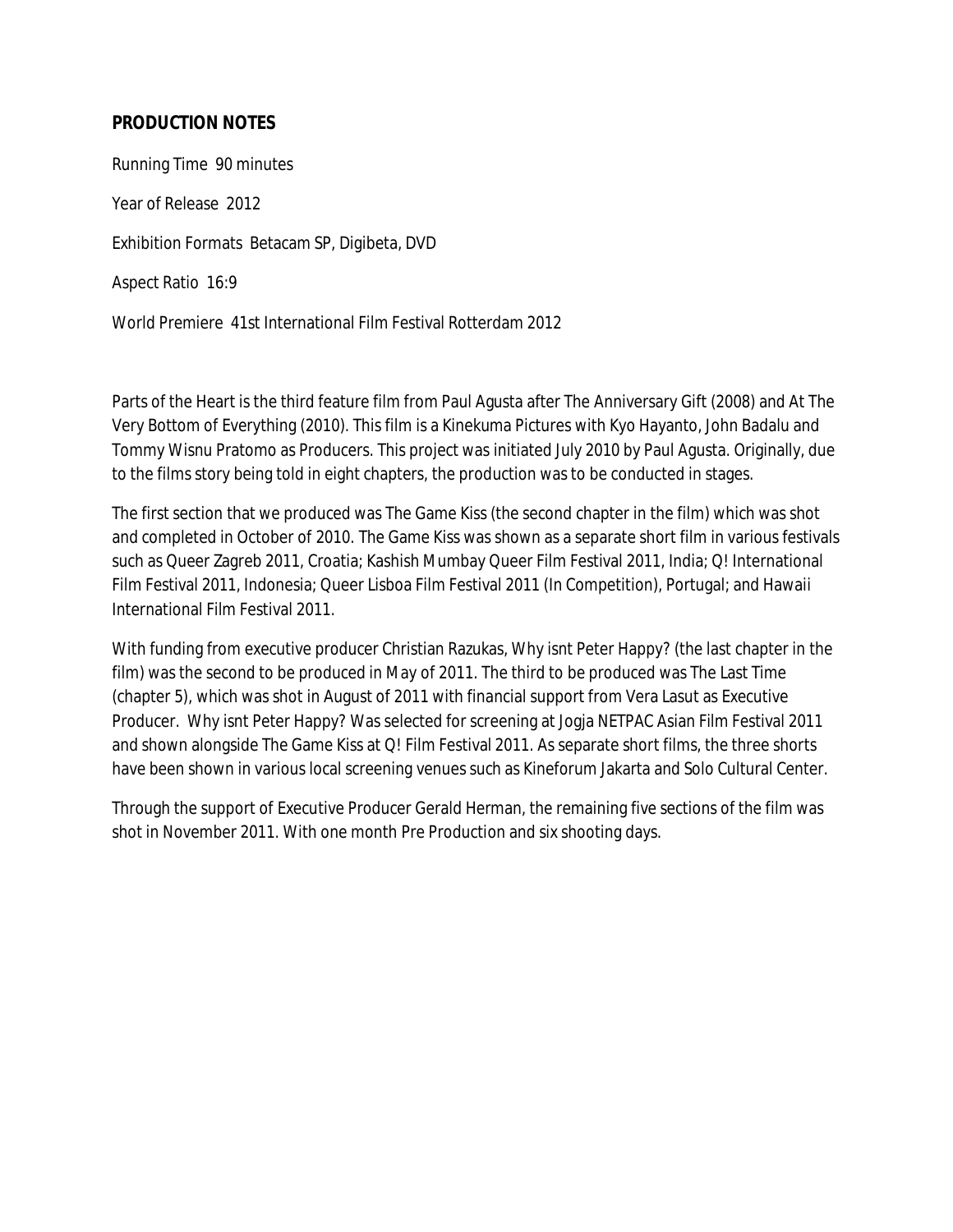### **ABOUT THE FILMMAKERS**

#### **Paul Agusta | Director**

Paul Agusta was born in Jakarta in 1980 and studied film at Scottsdale Community College in Scottsdale, Arizona and Arizona State University in Tempe, Arizona before returning to Indonesia in 2003. This young moviemaker believes that video levels the playing field in filmmaking of any kind due to its affordability and availability, and that the only true resource a video-maker needs is a solid, well thought out idea; the rest is simply implementation. There is no excuse for videomakers not to fulfill their creative urge, you can always beg, borrow, or steal a camera. His short videos (mostly shot on borrowed or discarded cameras) have been included in various local and international film events and screenings.

Prior to 2007, Paul had been a nationally known film critic for the English daily newspaper The Jakarta Post, Festival Director (SlingshortFest Southeast Asian Short Film Festival 2006), and Film Curator/Programmer (for Teater Utan Kayu as well as various film events and festivals including the Q Gay & Lesbian Film Festival). His work with festivals has included heading the Daily Newspaper Supplement for JIFFEST in 2004, Publicist for Moon Water Chinese Film Festival Jakarta in 2005, and as a member of the Pre-selection committee for the 2005 and 2006 JIFFEST Short Film Script Competition.

He has since resigned from those previous careers to focus on his work as a film and video-maker. His two feature films Kado Hari Jadi (The Anniversary Gift) and At the Very Bottom of Everything (which was partially funded by The Hubert Bals Fund of The International Film Festival Rotterdam) have both been shown in various festivals all over the world, such as International Film Festival Rotterdam 2009 & 2010.

## **Kyo Hayanto | Producer**

Born in Serang, Banten, Indonesia on November 14th, 1987. A graduate of Accounting, Padjadjaran University, Bandung, he is one of the founders of Kinekuma Pictures (formerly Houseofwaves). He has worked as line producer for 2 Feature Films, Kado Hari Jadi (The Anniversary Gift) and At The Very Bottom of Everything. He was chief animator in At The Very Bottom of Everything, conceptualizing and making the animation for Opening film, Chapter markers for each section, and animated 2 chapters in the film with patchwork stopmotion and puppet stopmotion. He also designed all the promotional material for both films, which He has been working as a Graphic Designer for 4 years. He has produced several short film and music videos. Parts of The Heart is his first attempt at Producing a feature film after helping and learning how to produce feature films with Paul Agusta in 2 previous feature film productions.